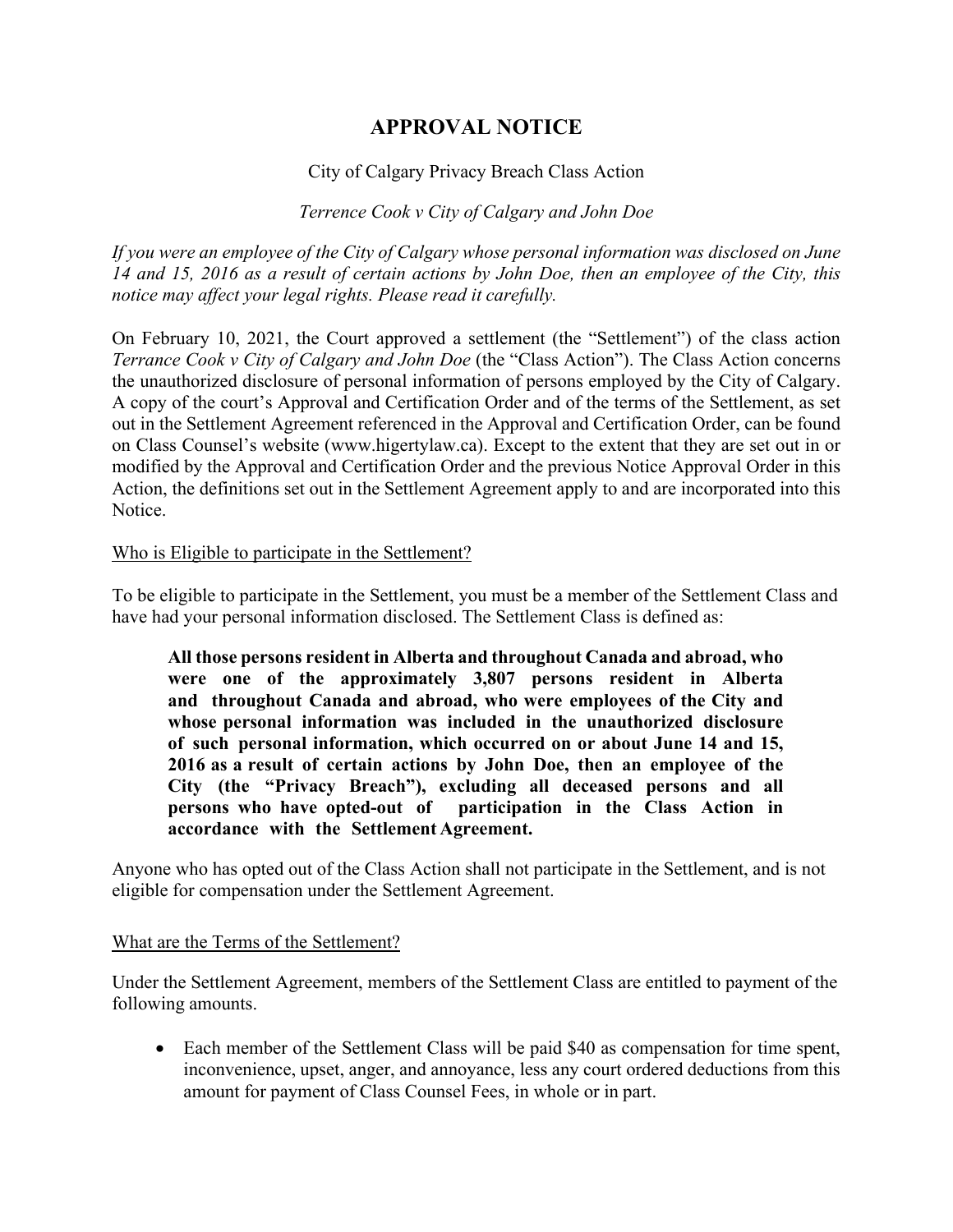In addition, subject to the terms of the Settlement Agreement, Qualifying Members of the Settlement Class may claim entitlement to the following further payments, if they can prove to the satisfaction of the Claims Administrator that such member has met the Qualification Requirements and has incurred the claimed expenses:

- Up to \$2,000 per person in compensation for general damages for pain and suffering as a result of a compensable mental injury caused by the Disclosure;
- Up to \$500 per person for provable otherwise unreimbursed prescription, treatment and/or counselling costs, and related travel expenses incurred; and
- Up to \$150 per person for provable otherwise unreimbursed costs for documentation to substantiate mental injury.

The above amounts are subject to caps, and may be reduced pro-rata in accordance with the Settlement Agreement if those caps are exceeded. In addition, the above amounts may be reduced pro-rata due to payment of Class Counsel Fees as may be directed by the Court.

Further, the City will pay:

- To the Claims Administrator \$25,000 to cover the Claims Administration Costs;
- To Class Counsel the \$5,000 initially earmarked for the now waived Honorarium for the Representative Plaintiff; and,
- To Class Counsel the \$13,880 which was added to round-up the total amount of the Settlement Funds.

Class Counsel Fees will be paid out of the Settlement Funds, in accordance with the Class Counsel Fee Order made February 10, 2021 as follows:

- To reduce the percentage Class Counsel Fees from 33.3% to 27.6%, by allocation against those fees the \$5,000 initially earmarked for the now waived Honorarium for the Representative Plaintiff and the \$13,880 which was added to round-up the total amount of the Settlement Funds;
- 27.6% of each compensation amount payable to Settlement Class Members.

A copy of the Class Counsel Fee Order can be found on the Class Counsel's website (higgertylaw.ca).

## How Do I Make a Claim?

Members of the Settlement Class who wish to seek compensation under the Settlement Agreement must submit their claims together with all supporting documentation to the Claims Administrator on or before **November 17, 2021** using any claim form the Claims Administrator may prescribe and post on its website.

For information and to obtain a Claim Form, contact the Claims Administrator at: